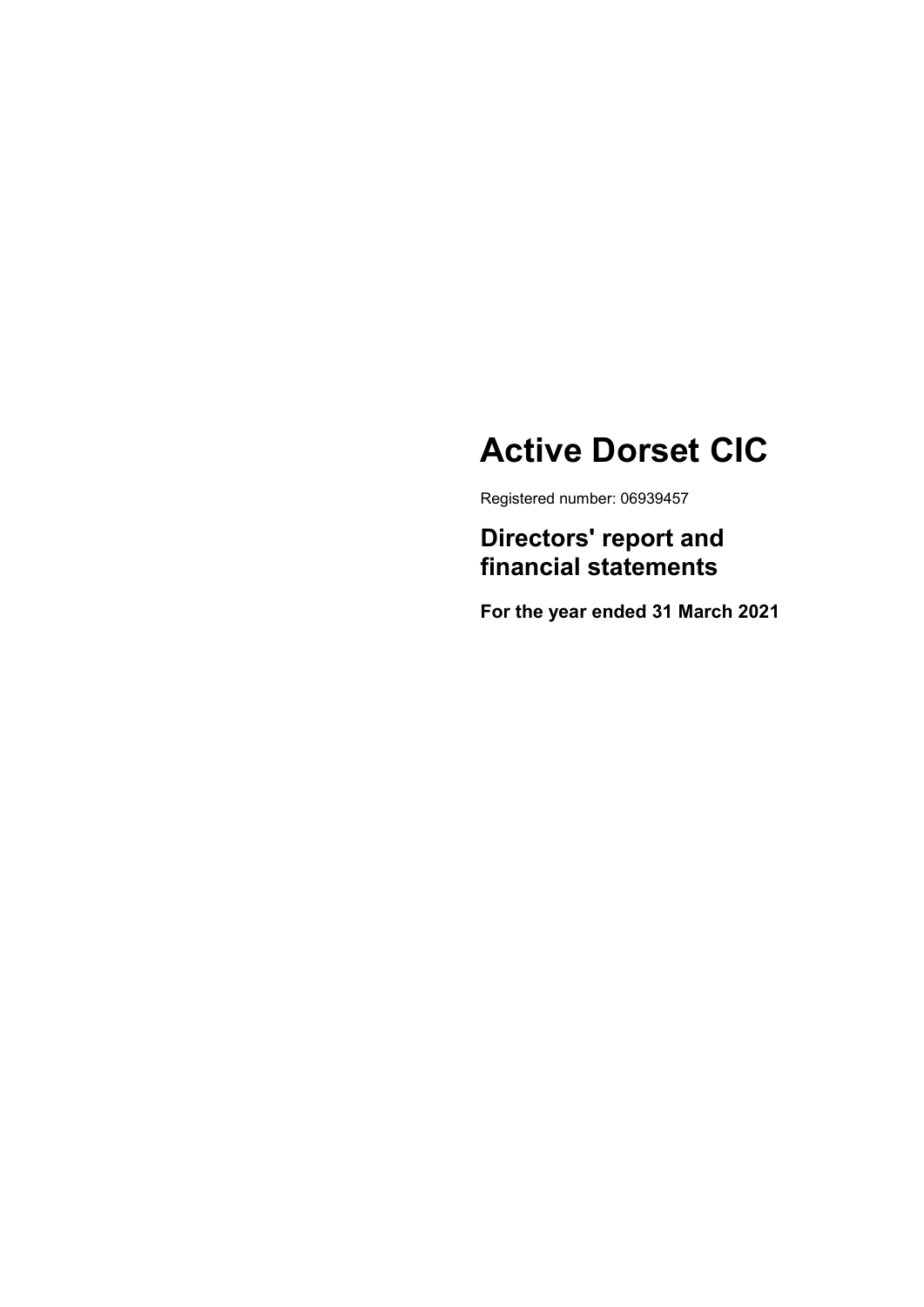# COMPANY INFORMATION

| <b>Directors</b>           | J A Dawson<br>N Farmer<br>D Lock<br>D M Millener<br>A Ottaway<br>R Partridge<br>K Kennedy (appointed 22 June 2021)                       |
|----------------------------|------------------------------------------------------------------------------------------------------------------------------------------|
| <b>Registered number</b>   | 06939457                                                                                                                                 |
| <b>Registered office</b>   | <b>Active Dorset CIC</b><br>5th Floor, Merck House<br>Seldown Lane<br>Poole<br>Dorset<br><b>BH15 1TW</b>                                 |
| <b>Independent auditor</b> | Mazars LLP<br><b>Chartered Accountants &amp; Statutory Auditor</b><br>5th Floor, Merck House<br>Seldown Lane<br>Poole<br><b>BH15 1TW</b> |
| <b>Bankers</b>             | Barclays Bank PLC<br>659 Christchurch Road<br>Bournemouth<br>Dorset<br>BH1 4AU                                                           |
|                            | Santander<br>250 Stanley Road<br><b>Bootle</b><br>Merseyside<br>L20 3PQ                                                                  |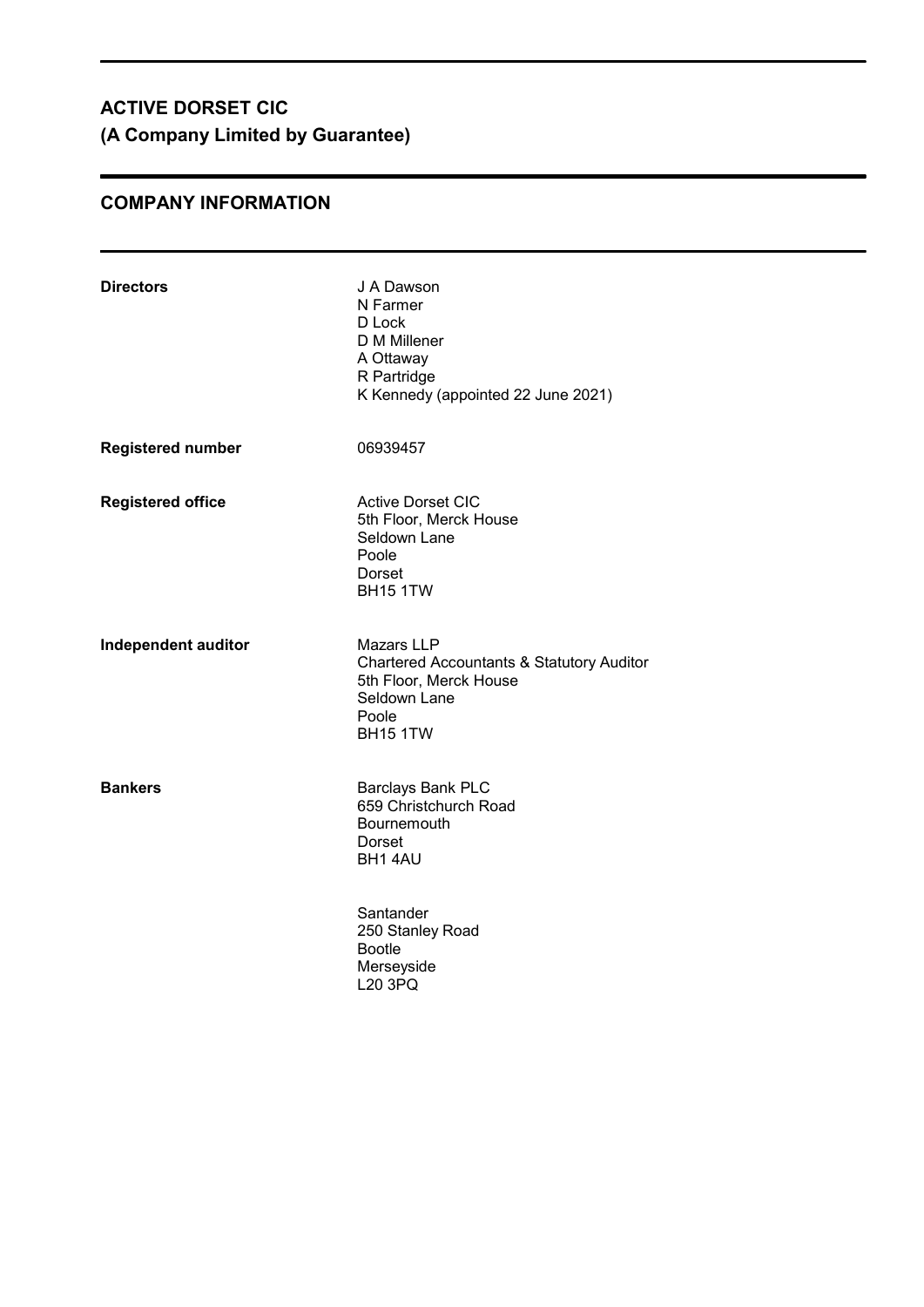# **CONTENTS**

|                                          | Page     |
|------------------------------------------|----------|
| <b>Directors' Report</b>                 | $1 - 2$  |
| <b>Independent Auditor's Report</b>      | $3 - 6$  |
| <b>Statement of Comprehensive Income</b> | 7        |
| <b>Balance Sheet</b>                     | 8        |
| <b>Notes to the Financial Statements</b> | $9 - 13$ |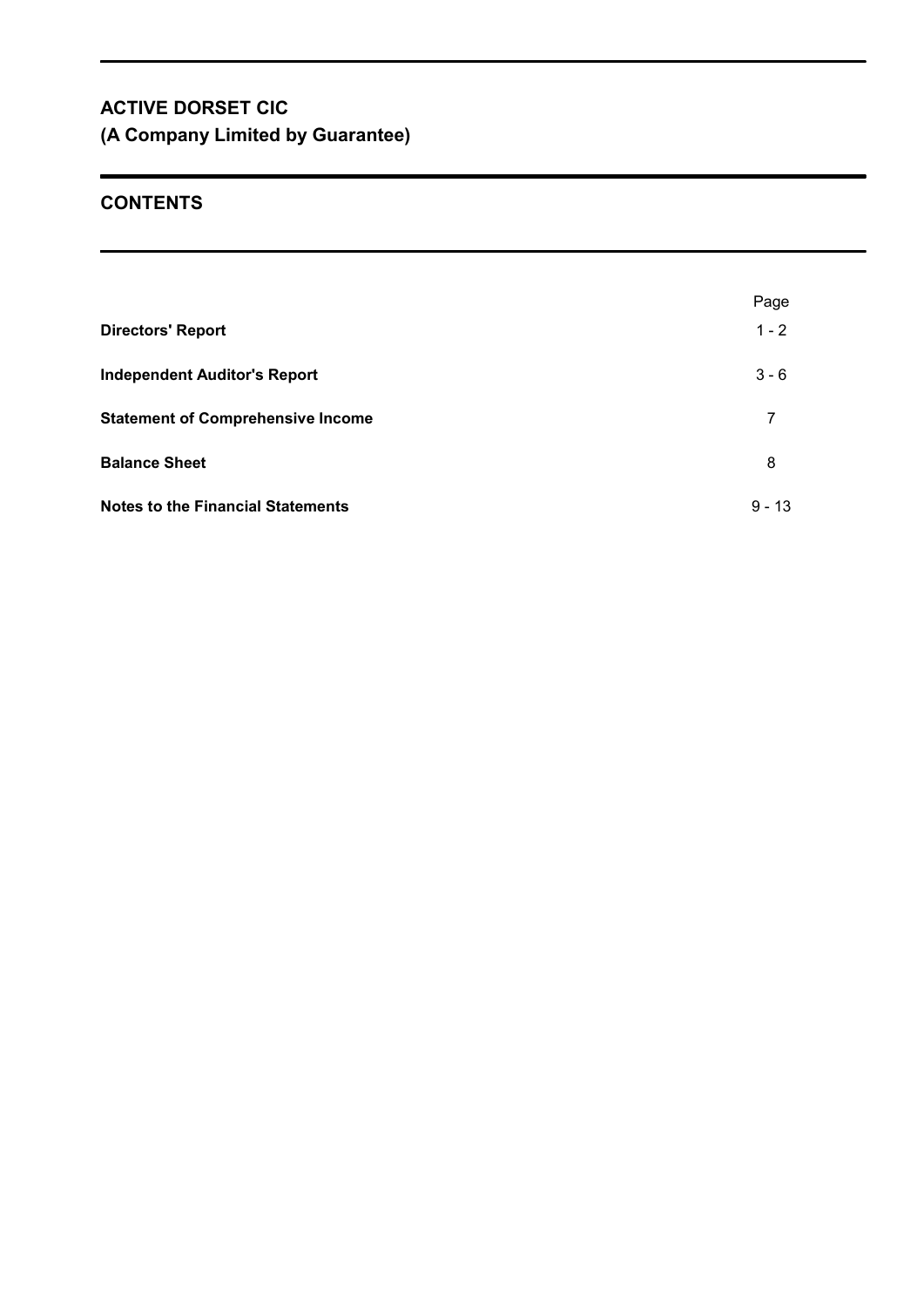# DIRECTORS' REPORT FOR THE YEAR ENDED 31 MARCH 2021

The directors present their report and the financial statements for the year ended 31 March 2021.

### Directors' responsibilities statement

The directors are responsible for preparing the Directors' Report and the financial statements in accordance with applicable law and regulations.

Company law requires the directors to prepare financial statements for each financial year. Under that law the directors have elected to prepare the financial statements in accordance with applicable law and United Kingdom Accounting Standards (United Kingdom Generally Accepted Accounting Practice), including Financial Reporting Standard 102 'The Financial Reporting Standard applicable in the UK and Republic of Ireland'. Under company law the directors must not approve the financial statements unless they are satisfied that they give a true and fair view of the state of affairs of the Company and of the profit or loss of the Company for that period.

In preparing these financial statements, the directors are required to:

- select suitable accounting policies for the company's financial statements and then apply them consistently;
- make judgements and accounting estimates that are reasonable and prudent;
- prepare the financial statements on the going concern basis unless it is inappropriate to presume that the company will continue in business.

The directors are responsible for keeping adequate accounting records that are sufficient to show and explain the company's transactions and disclose with reasonable accuracy at any time the financial position of the company and to enable them to ensure that the financial statements comply with the Companies Act 2006. They are also responsible for safeguarding the assets of the company and hence for taking reasonable steps for the prevention and detection of fraud and other irregularities.

### **Directors**

The directors who served during the year were:

J A Dawson N Farmer D Lock D M Millener A Ottaway R Partridge T Peters (resigned 22 June 2021)

### Disclosure of information to auditor

Each of the persons who are directors at the time when this Directors' Report is approved has confirmed that:

- so far as the director is aware, there is no relevant audit information of which the company's auditor is unaware, and
- the director has taken all the steps that ought to have been taken as a director in order to be aware of any relevant audit information and to establish that the company's auditor is aware of that information.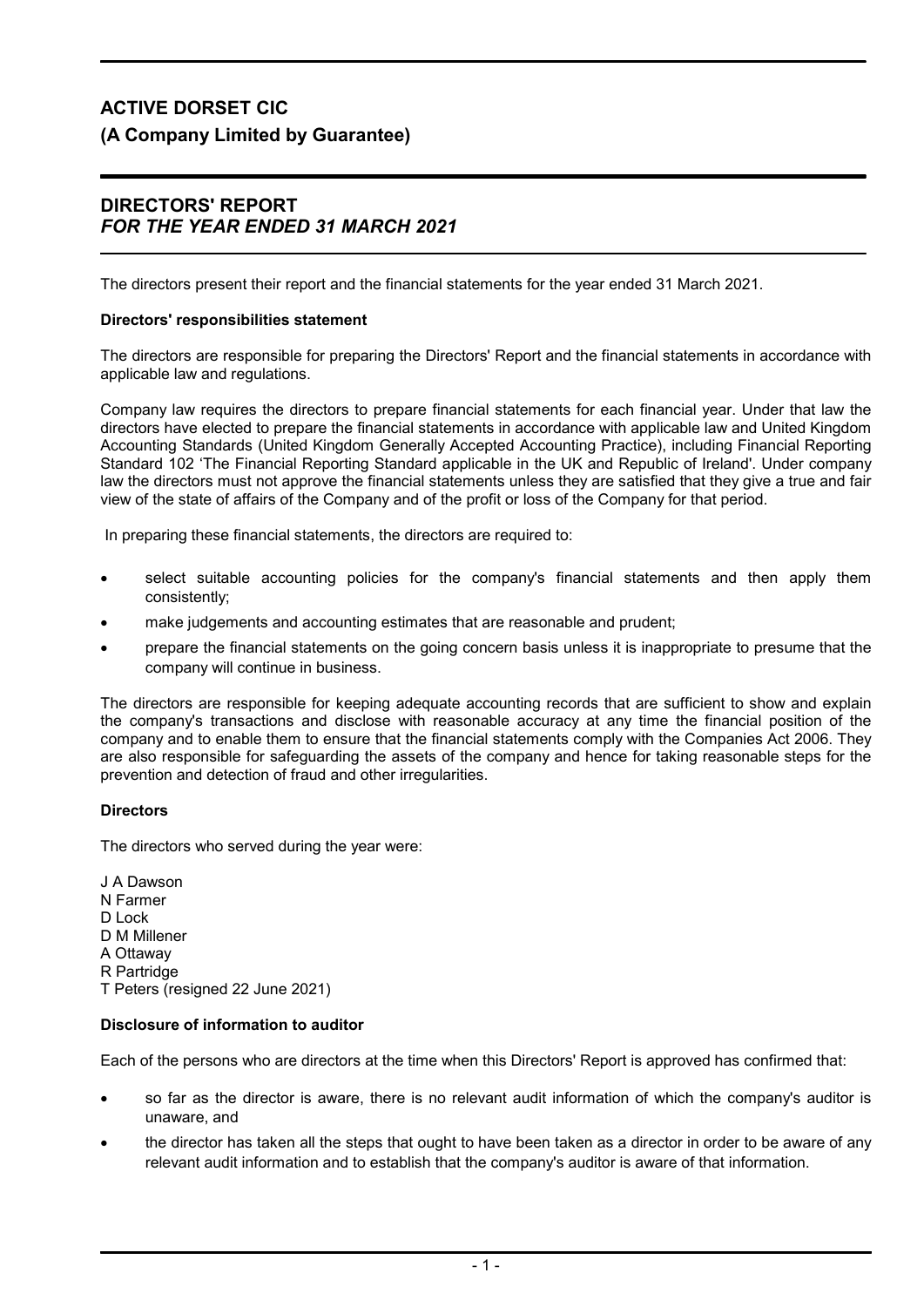# DIRECTORS' REPORT (CONTINUED) FOR THE YEAR ENDED 31 MARCH 2021

# Auditor

The auditor, Mazars LLP, will be proposed for reappointment in accordance with section 485 of the Companies Act 2006.

# Small companies note

In preparing this report, the directors have taken advantage of the small companies exemptions provided by section 415A of the Companies Act 2006.

This report was approved by the board and signed on its behalf.

WFOMON [Neil Gordon Farmer \(Dec 17, 2021 16:33 GMT\)](https://mazars.eu1.documents.adobe.com/verifier?tx=CBJCHBCAABAACRIw1mGB94dPwoK8UP7HOxDx4zayWcAl)

N Farmer **Director** 

Date: Dec 17, 2021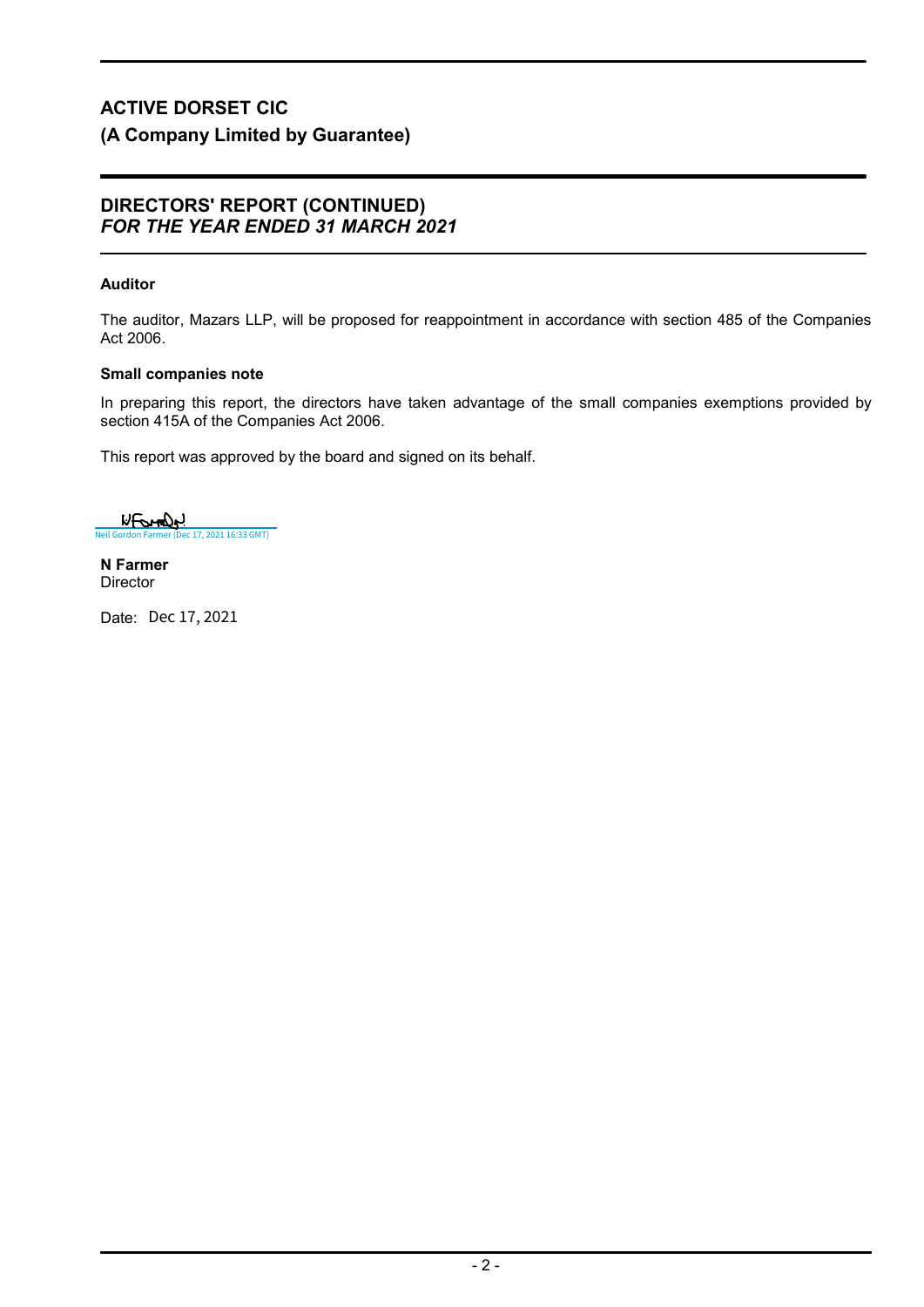# INDEPENDENT AUDITOR'S REPORT TO THE MEMBERS OF ACTIVE DORSET CIC

# Opinion

We have audited the financial statements of Active Dorset CIC (the 'Company') for the year ended 31 March 2021 which comprise the Statement of Comprehensive Income, the Balance Sheet and notes to the financial statements, including a summary of significant accounting policies. The financial reporting framework that has been applied in their preparation is applicable law and United Kingdom Accounting Standards, including FRS 102 "The Financial Reporting Standard applicable in the UK and Republic of Ireland" (United Kingdom Generally Accepted Accounting Practice).

In our opinion, the financial statements:

- give a true and fair view of the state of the Company's affairs as at 31 March 2021 and of its profit for the year then ended;
- have been properly prepared in accordance with United Kingdom Generally Accepted Accounting Practice; and
- have been prepared in accordance with the requirements of the Companies Act 2006.

### Basis for opinion

We conducted our audit in accordance with International Standards on Auditing (UK) (ISAs (UK)) and applicable law. Our responsibilities under those standards are further described in the Auditor's responsibilities for the audit of the financial statements section of our report. We are independent of the Company in accordance with the ethical requirements that are relevant to our audit of the financial statements in the UK, including the FRC's Ethical Standard and we have fulfilled our other ethical responsibilities in accordance with these requirements. We believe that the audit evidence we have obtained is sufficient and appropriate to provide a basis for our opinion.

### Conclusions relating to going concern

In auditing the financial statements, we have concluded that the director's use of the going concern basis of accounting in the preparation of the financial statements is appropriate.

Based on the work we have performed, we have not identified any material uncertainties relating to events or conditions that, individually or collectively, may cast significant doubt on the company's ability to continue as a going concern for a period of at least twelve months from when the financial statements are authorised for issue.

Our responsibilities and the responsibilities of the directors with respect to going concern are described in the relevant sections of this report.

### Other information

The directors are responsible for the other information. The other information comprises the information included in the annual report, other than the financial statements and our auditor's report thereon. Our opinion on the financial statements does not cover the other information and, except to the extent otherwise explicitly stated in our report, we do not express any form of assurance conclusion thereon.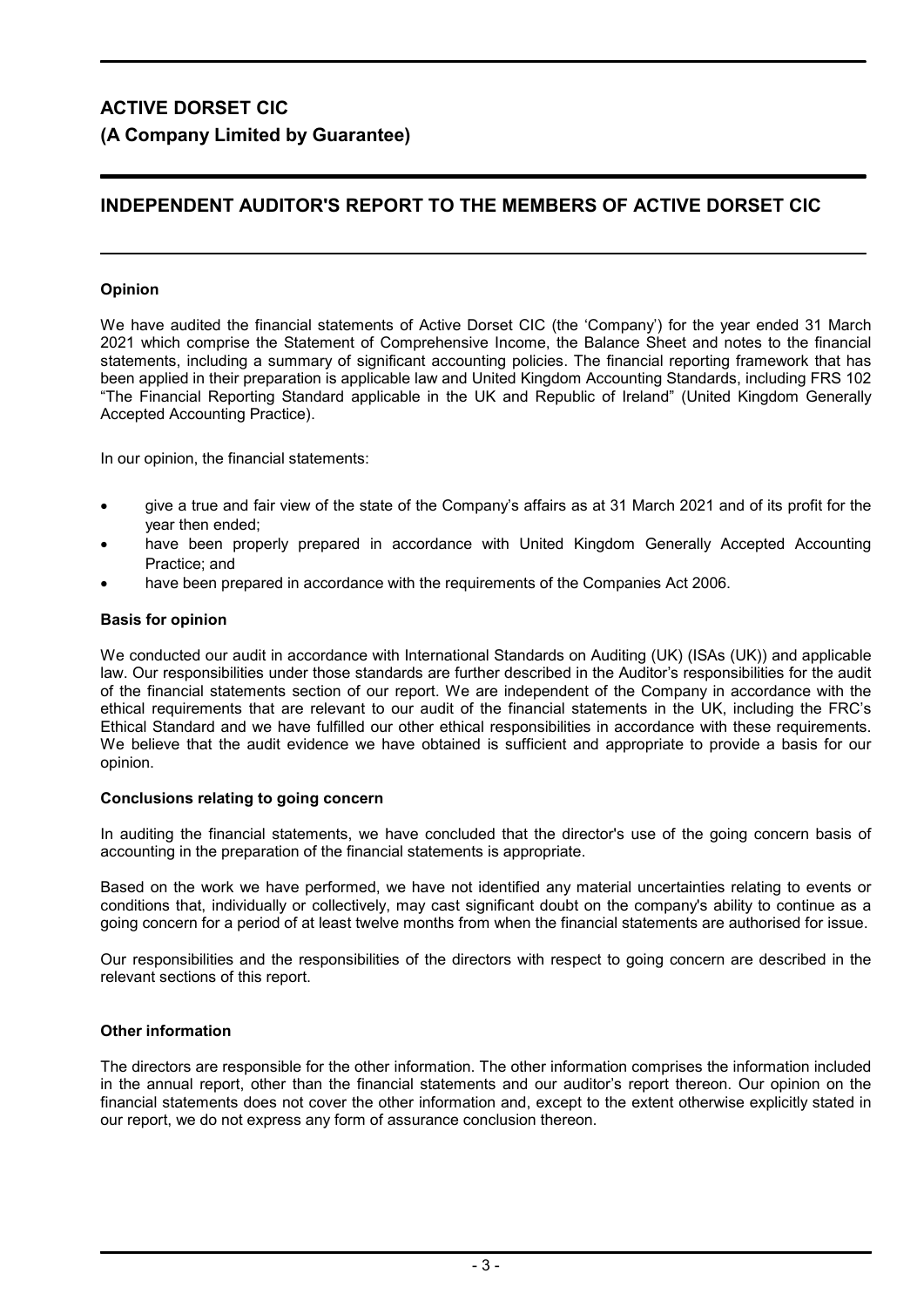# INDEPENDENT AUDITOR'S REPORT TO THE MEMBERS OF ACTIVE DORSET CIC

In connection with our audit of the financial statements, our responsibility is to read the other information and, in doing so, consider whether the other information is materially inconsistent with the financial statements or our knowledge obtained in the audit or otherwise appears to be materially misstated. If we identify such material inconsistencies or apparent material misstatements, we are required to determine whether there is a material misstatement in the financial statements or a material misstatement of the other information. If, based on the work we have performed, we conclude that there is a material misstatement of this other information, we are required to report that fact.

We have nothing to report in this regard.

### Opinions on other matters prescribed by the Companies Act 2006

In our opinion, based on the work undertaken in the course of the audit:

- the information given in the Directors' Report for the financial year for which the financial statements are prepared is consistent with the financial statements; and
- the Directors' Report have been prepared in accordance with applicable legal requirements.

#### Matters on which we are required to report by exception

In light of the knowledge and understanding of the Company and its environment obtained in the course of the audit, we have not identified material misstatements in the Directors' Report.

We have nothing to report in respect of the following matters in relation to which the Companies Act 2006 requires us to report to you if, in our opinion:

- adequate accounting records have not been kept, or returns adequate for our audit have not been received from branches not visited by us; or
- the financial statements are not in agreement with the accounting records and returns; or
- certain disclosures of directors' remuneration specified by law are not made; or
- we have not received all the information and explanations we require for our audit; or
- the directors were not entitled to prepare the financial statements in accordance with the small companies regime and take advantage of the small companies' exemption in preparing the Directors' Report and from the requirement to prepare a Strategic Report.

### Responsibilities of Directors

As explained more fully in the directors' responsibilities statement set out on page 1, the directors are responsible for the preparation of the financial statements and for being satisfied that they give a true and fair view, and for such internal control as the directors determine is necessary to enable the preparation of financial statements that are free from material misstatement, whether due to fraud or error.

In preparing the financial statements, the directors are responsible for assessing the Company's ability to continue as a going concern, disclosing, as applicable, matters related to going concern and using the going concern basis of accounting unless the directors intend to liquidate the Company or to cease operations, or have no realistic alternative but to do so.

#### Auditor's responsibilities for the audit of the financial statements

Our objectives are to obtain reasonable assurance about whether the financial statements as a whole are free from material misstatement, whether due to fraud or error, and to issue an auditor's report that includes our opinion. Reasonable assurance is a high level of assurance but is not a guarantee that an audit conducted in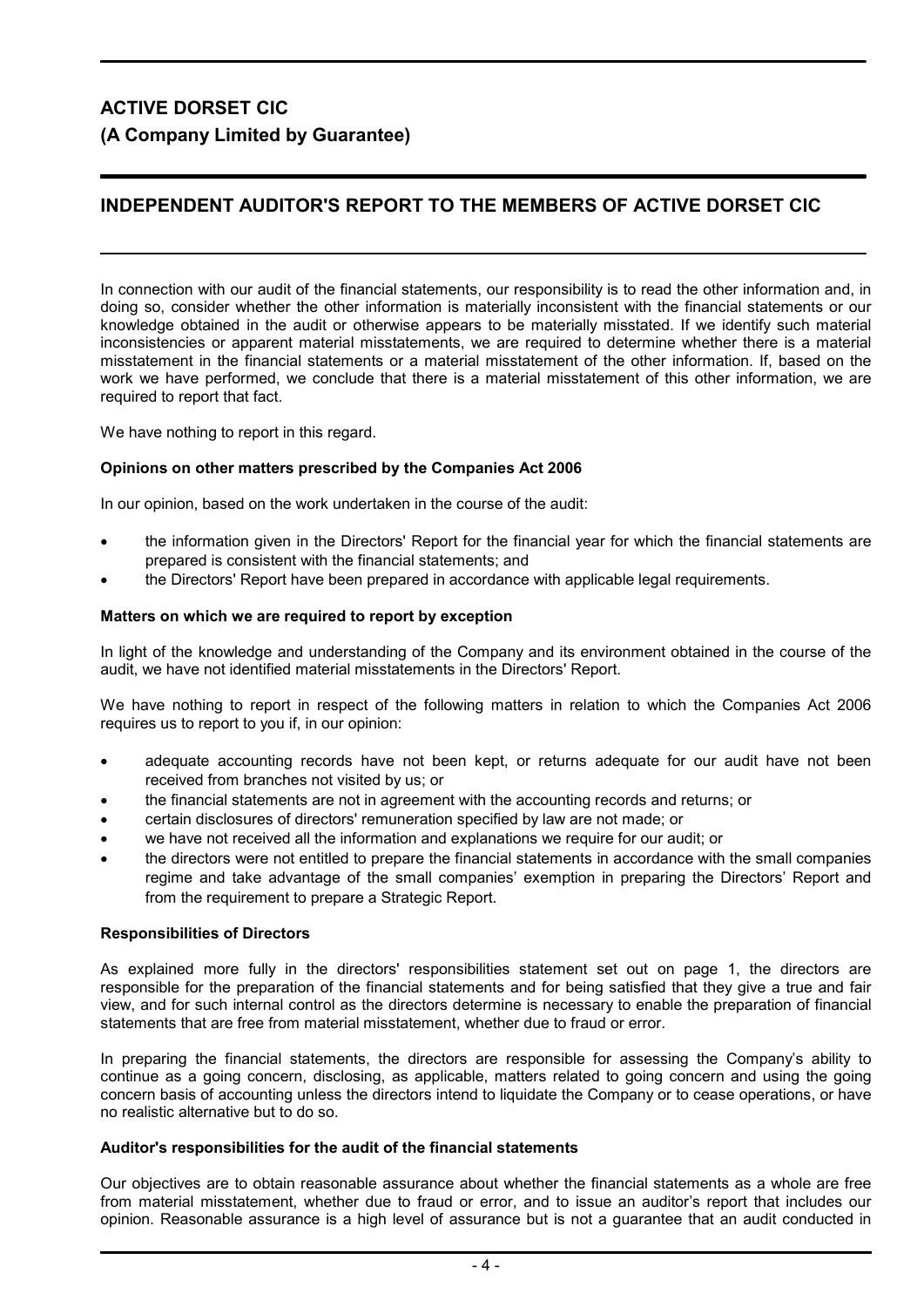# INDEPENDENT AUDITOR'S REPORT TO THE MEMBERS OF ACTIVE DORSET CIC

accordance with ISAs (UK) will always detect a material misstatement when it exists. Misstatements can arise from fraud or error and are considered material if, individually or in the aggregate, they could reasonably be expected to influence the economic decisions of users taken on the basis of the financial statements.

Irregularities, including fraud, are instances of non-compliance with laws and regulations. We design procedures in line with our responsibilities, outlined above, to detect material misstatements in respect of irregularities, including fraud. Based on our understanding of Active Dorset CIC and its industry, we identified that the principal risks of non-compliance with laws and regulations related to the pensions legislation, employment regulation and health and safety regulation, anti-bribery, corruption and fraud, money laundering, non-compliance with implementation of government support schemes relating to COVID-19, and we considered the extent to which non-compliance might have a material effect on the financial statements. We also considered those laws and regulations that have a direct impact on the preparation of the financial statements, such as the Companies Act 2006.

We evaluated the directors' and management's incentives and opportunities for fraudulent manipulation of the financial statements (including the risk of override of controls) and determined that the principal risks were related to posting manual journal entries to manipulate financial performance, management bias through judgements and assumptions in significant accounting estimates, in particular in relation to loss reserves, and significant one-off or unusual transactions.

Our audit procedures were designed to respond to those identified risks, including non-compliance with laws and regulations (irregularities) and fraud that are material to the financial statements. Our audit procedures included but were not limited to:

- Discussing with the directors and management their policies and procedures regarding compliance with laws and regulations;
- Communicating identified laws and regulations throughout our engagement team and remaining alert to any indications of non-compliance throughout our audit; and
- Considering the risk of acts by the company which were contrary to applicable laws and regulations, including fraud.

Our audit procedures in relation to fraud included but were not limited to:

- Making enquiries of the directors and management on whether they had knowledge of any actual, suspected or alleged fraud:
- Gaining an understanding of the internal controls established to mitigate risks related to fraud;
- Discussing amongst the engagement team the risks of fraud; and
- Addressing the risks of fraud through management override of controls by performing journal entry testing.

There are inherent limitations in the audit procedures described above and the primary responsibility for the prevention and detection of irregularities including fraud rests with management. As with any audit, there remained a risk of non-detection of irregularities, as these may involve collusion, forgery, intentional omissions, misrepresentations or the override of internal controls.

A further description of our responsibilities for the audit of the financial statements is located on the Financial Reporting Council's website at www.frc.org.uk/auditorsresponsibilities. This description forms part of our auditor's report.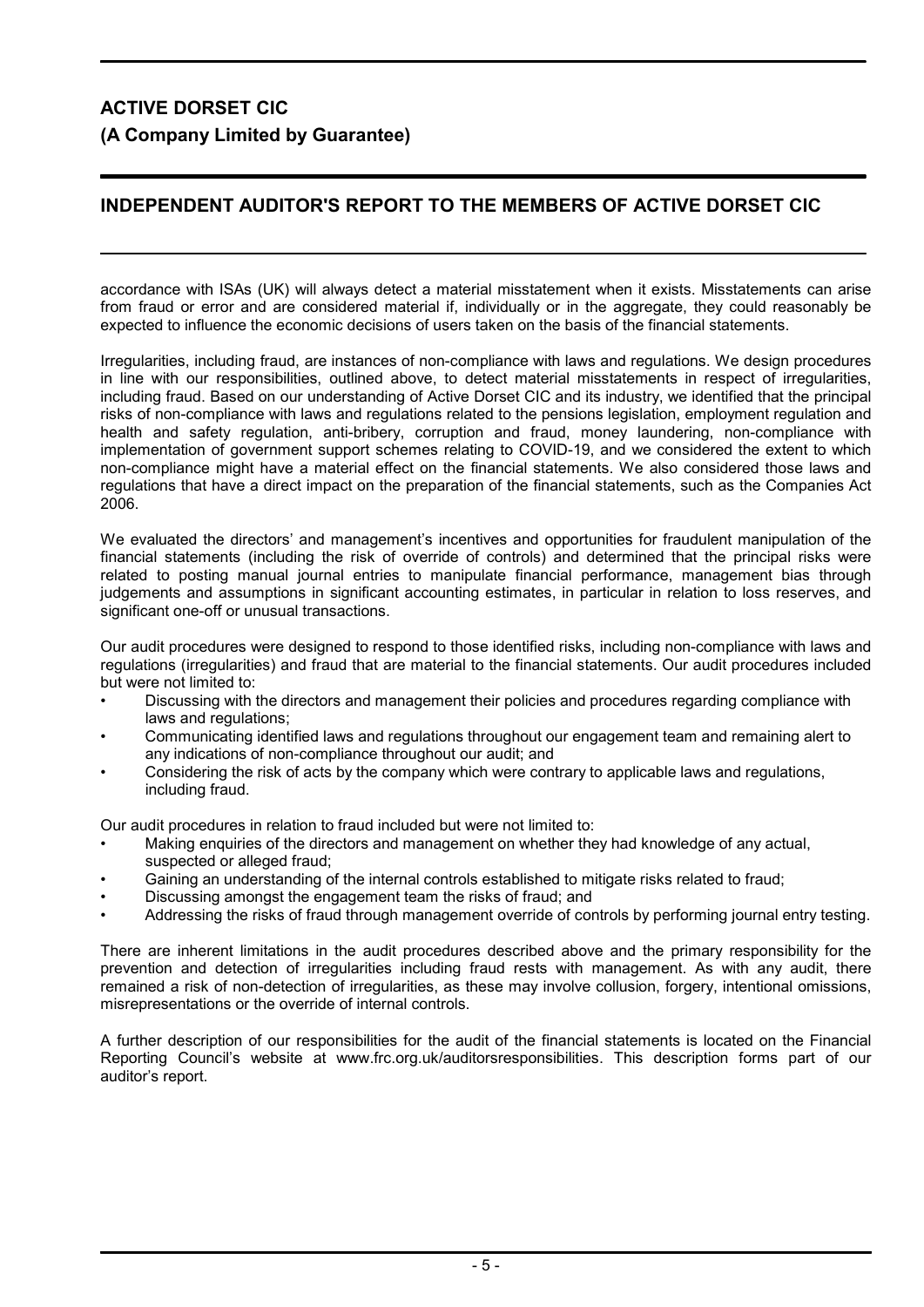# INDEPENDENT AUDITOR'S REPORT TO THE MEMBERS OF ACTIVE DORSET CIC

# Use of the audit report

This report is made solely to the Company's members as a body in accordance with Chapter 3 of Part 16 of the Companies Act 2006. Our audit work has been undertaken so that we might state to the Company's members those matters we are required to state to them in an auditor's report and for no other purpose. To the fullest extent permitted by law, we do not accept or assume responsibility to anyone other than the Company and the company's members as a body for our audit work, for this report, or for the opinions we have formed.

c 17, 2021 16:35 GMT) [Stephen Mills](https://mazars.eu1.documents.adobe.com/verifier?tx=CBJCHBCAABAACRIw1mGB94dPwoK8UP7HOxDx4zayWcAl)

Stephen Mills (Senior statutory auditor)

for and on behalf of

Mazars LLP Chartered Accountants and Statutory Auditor 5th Floor, Merck House Seldown Lane Poole BH15 1TW

Date: Dec 17, 2021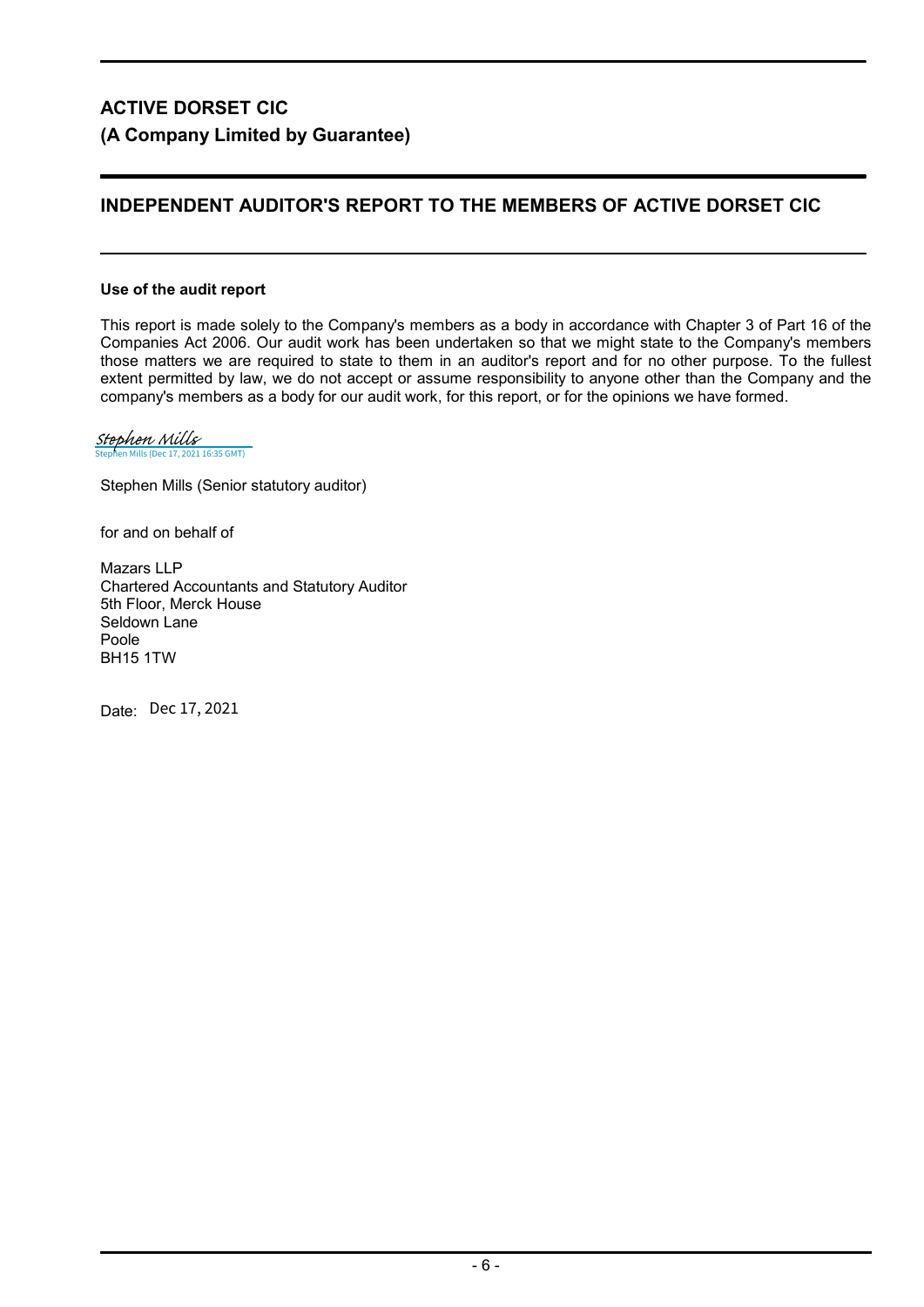# STATEMENT OF COMPREHENSIVE INCOME FOR THE YEAR ENDED 31 MARCH 2021

|                               | 2021<br>£  | 2020<br>£  |
|-------------------------------|------------|------------|
|                               |            |            |
| Turnover                      | 866,321    | 793,063    |
| Cost of sales                 | (75, 272)  | (168, 578) |
| <b>Gross profit</b>           | 791,049    | 624,485    |
| Administrative expenses       | (543, 640) | (570,008)  |
| Other operating income        | 9,177      |            |
| <b>Operating profit</b>       | 256,586    | 54,477     |
| Tax on profit                 |            |            |
| Profit for the financial year | 256,586    | 54,477     |
|                               |            |            |

There were no recognised gains and losses for 2021 or 2020 other than those included in the statement of comprehensive income.

There was no other comprehensive income for 2021 (2020:£NIL).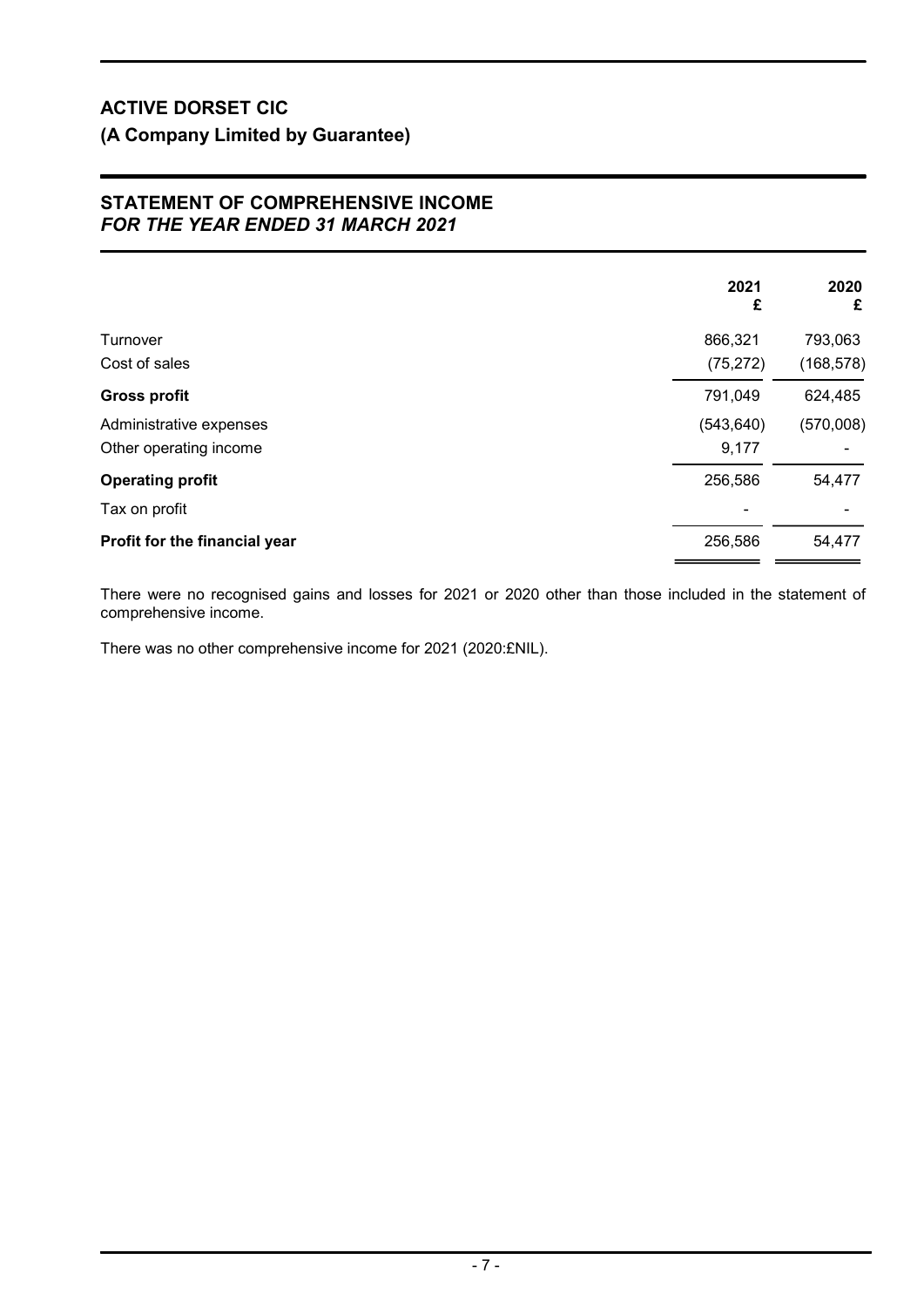# ACTIVE DORSET CIC (A Company Limited by Guarantee) REGISTERED NUMBER: 06939457

# BALANCE SHEET AS AT 31 MARCH 2021

|                                                   | <b>Note</b> |           | 2021<br>£ |            | 2020    |
|---------------------------------------------------|-------------|-----------|-----------|------------|---------|
| <b>Fixed assets</b>                               |             |           |           |            | £       |
| Tangible assets                                   | 4           |           | 12,587    |            | 12,024  |
|                                                   |             |           | 12,587    |            | 12,024  |
| <b>Current assets</b>                             |             |           |           |            |         |
| Debtors: amounts falling due within one year      | 5           | 342,255   |           | 240,770    |         |
| Cash at bank and in hand                          | 6           | 312,246   |           | 219,718    |         |
|                                                   |             | 654,501   |           | 460,488    |         |
| Creditors: amounts falling due within one<br>year | 7           | (95, 333) |           | (157, 343) |         |
| <b>Net current assets</b>                         |             |           | 559,168   |            | 303,145 |
| <b>Total assets less current liabilities</b>      |             |           | 571,755   |            | 315,169 |
| <b>Net assets</b>                                 |             |           | 571,755   |            | 315,169 |
| <b>Capital and reserves</b>                       |             |           |           |            |         |
| Profit and loss account                           |             |           | 571,755   |            | 315,169 |
|                                                   |             |           | 571,755   |            | 315,169 |

The financial statements have been prepared in accordance with the provisions applicable to companies subject to the small companies regime and in accordance with the provisions of FRS 102 Section 1A - small entities.

The financial statements were approved and authorised for issue by the board and were signed on its behalf on Dec 17, 2021

Wformly [Neil Gordon Farmer \(Dec 17, 2021 16:33 GMT\)](https://mazars.eu1.documents.adobe.com/verifier?tx=CBJCHBCAABAACRIw1mGB94dPwoK8UP7HOxDx4zayWcAl)

N Farmer **Director** 

The notes on pages 9 to 13 form part of these financial statements.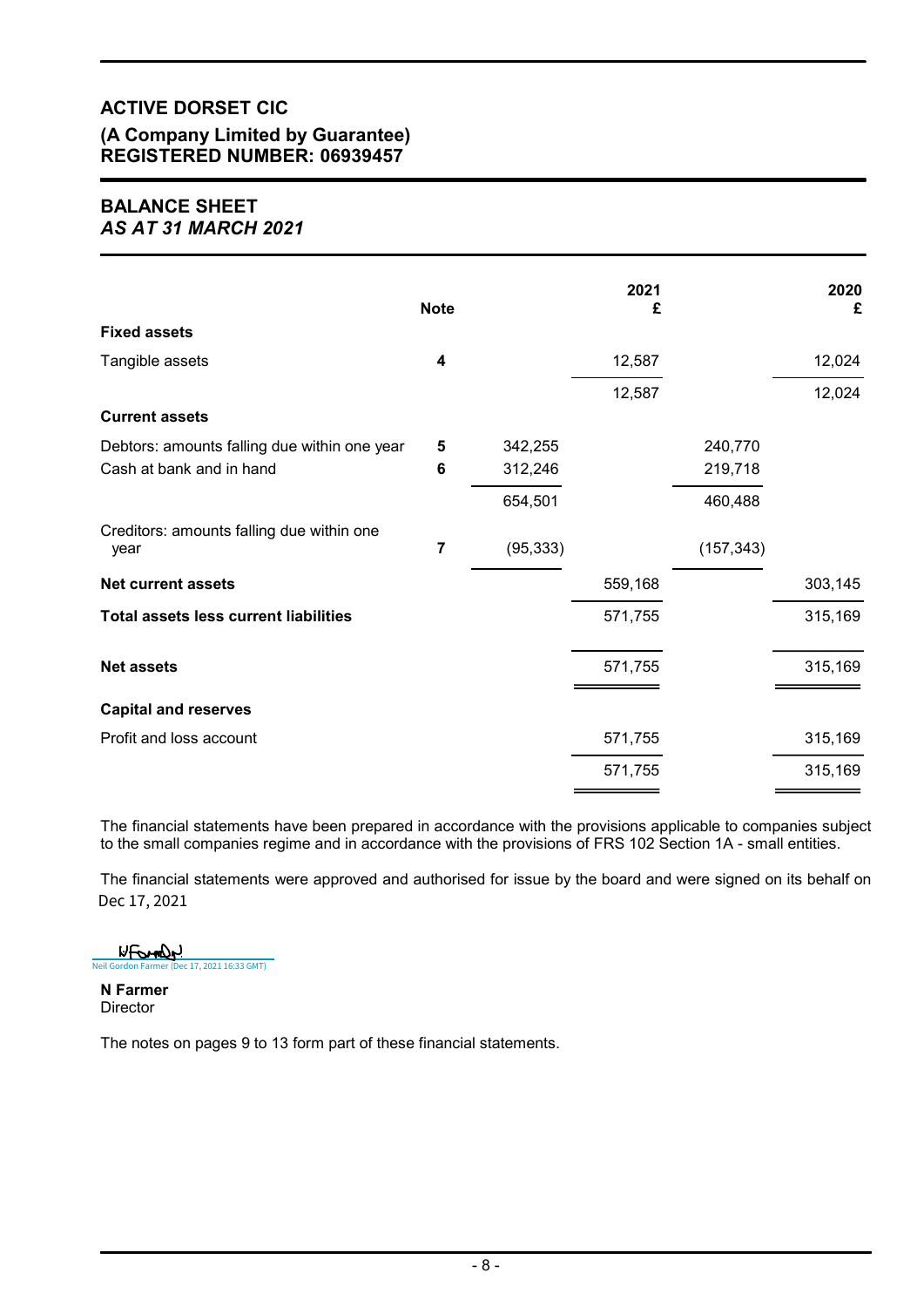### 1. General information

The company (registered number 06939457) is limited by guarantee, incorporated in England within the United Kingdom. The address of the registered office is 5th Floor, Merck House, Seldown Lane, Poole, Dorset, BH15 1TW. The principal buisness address of the company is Ensbury Ave, Bournemouth, BH10 4HG.

### 2. Accounting policies

# 2.1 Basis of preparation of financial statements

The financial statements have been prepared under the historical cost convention unless otherwise specified within these accounting policies and in accordance with Section 1A of Financial Reporting Standard 102, the Financial Reporting Standard applicable in the UK and the Republic of Ireland and the Companies Act 2006.

The following principal accounting policies have been applied:

# 2.2 Going concern

When determining whether the company's financial statements can be prepared on a going concern basis, the directors considered the business activities, together with the factors likely to affect its future development, performance and position, this includes the impact of COVID-19.

As at the date of this report, the directors have a reasonable expectation that the company has adequate resources to continue in business for a period of least twelve months following signing of these financial statements. Due to the impact of COVID-19 the majority of grant funders have given the company a 12 month extension on existing contracts. Thus, the directors continue to adopt the going concern basis of accounting in preparing the annual financial statements.

### 2.3 Revenue

Turnover is recognised to the extent that it is probable that the economic benefits will flow to the company and the turnover can be reliably measured. Turnover is measured as the fair value of the consideration received or receivable, excluding discounts, rebates, value added tax and other sales taxes.

All grant income is recognised when the company is legally entitled to the income and the amount can be quantified with reasonable accuracy. Where the grant given must be used in future accounting periods, the income is then deferred until those periods.

Donated assets are included as a donation and capitalised at the value to the company where this can be quantified and a third party bears the cost.

### 2.4 Tangible fixed assets

Tangible fixed assets under the cost model are stated at historical cost less accumulated depreciation and any accumulated impairment losses. Historical cost includes expenditure that is directly attributable to bringing the asset to the location and condition necessary for it to be capable of operating in the manner intended by management.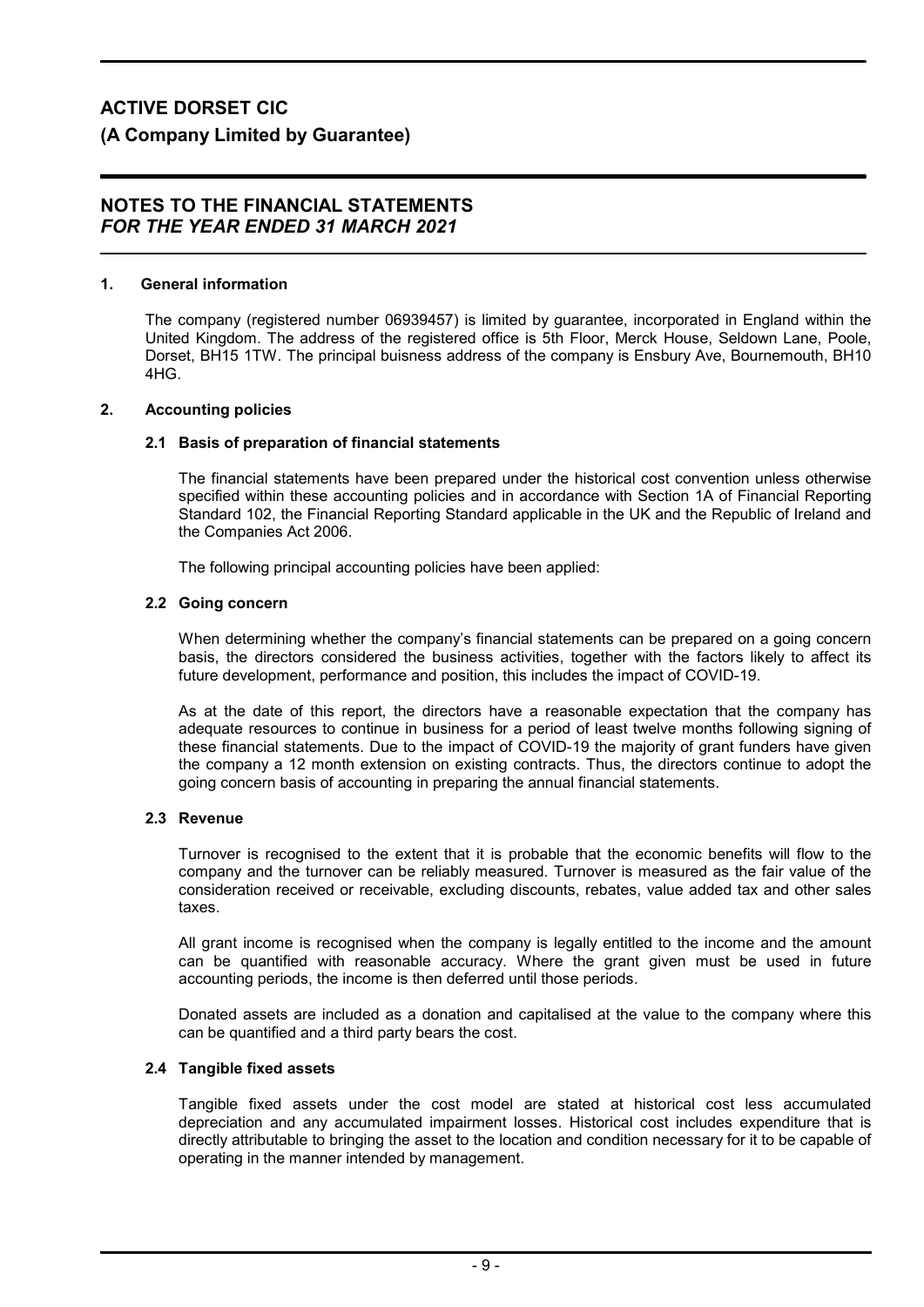### 2. Accounting policies (continued)

### 2.4 Tangible fixed assets (continued)

Depreciation is charged so as to allocate the cost of assets less their residual value over their estimated useful lives, using the straight-line method.

Depreciation is provided on the following basis:

| Office equipment | - 3 years straight-line basis |
|------------------|-------------------------------|
| Velodrome bikes  | - 3 years straight-line basis |

The assets' residual values, useful lives and depreciation methods are reviewed, and adjusted prospectively if appropriate, or if there is an indication of a significant change since the last reporting date.

Gains and losses on disposals are determined by comparing the proceeds with the carrying amount and are recognised in profit or loss.

#### 2.5 Debtors

Short term debtors are measured at transaction price, less any impairment. Loans receivable are measured initially at fair value, net of transaction costs, and are measured subsequently at amortised cost using the effective interest method, less any impairment.

#### 2.6 Cash and cash equivalents

Cash is represented by cash in hand and deposits with financial institutions repayable without penalty on notice of not more than 24 hours. Cash equivalents are highly liquid investments that mature in no more than three months from the date of acquisition and that are readily convertible to known amounts of cash with insignificant risk of change in value.

### 2.7 Financial instruments

The company only enters into basic financial instrument transactions that result in the recognition of financial assets and liabilities like trade and other debtors and creditors.

The company only enters into basic financial instrument transactions that result in the recognition of financial assets and liabilities like trade and other debtors and creditors, loans from banks and other third parties, loans to related parties and investments in ordinary shares.

# 2.8 Creditors

Short term creditors are measured at the transaction price. Other financial liabilities are measured initially at fair value, net of transaction costs, and are measured subsequently at amortised cost using the effective interest method.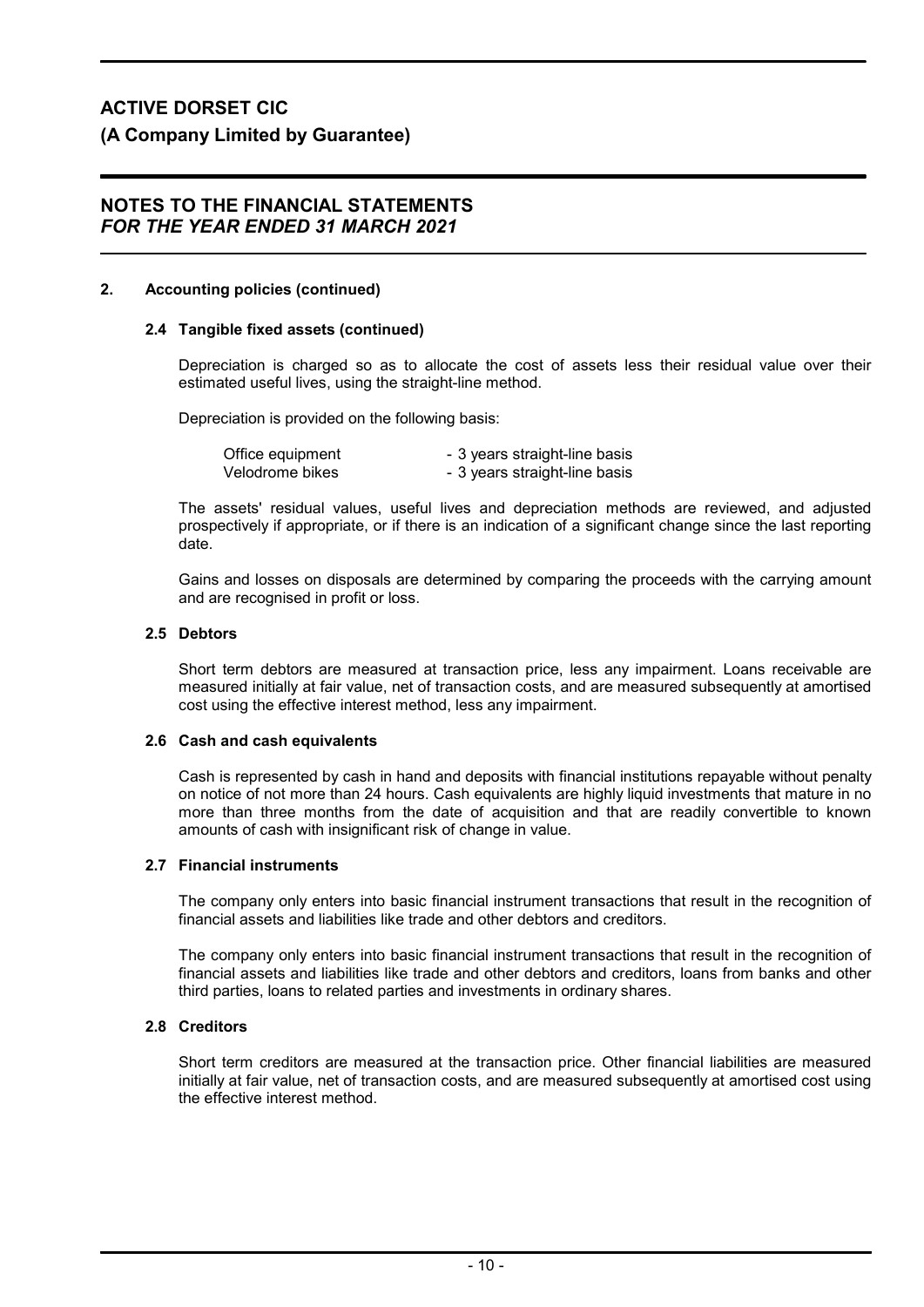# 2. Accounting policies (continued)

### 2.9 Government grants

Grants are accounted under the accruals model as permitted by FRS 102. Grants relating to expenditure on tangible fixed assets are credited to profit or loss at the same rate as the depreciation on the assets to which the grant relates. The deferred element of grants is included in creditors as deferred income.

Grants of a revenue nature are recognised in the Statement of Comprehensive Income in the same period as the related expenditure.

### 2.10 Finance costs

Finance costs are charged to profit or loss over the term of the debt using the effective interest method so that the amount charged is at a constant rate on the carrying amount. Issue costs are initially recognised as a reduction in the proceeds of the associated capital instrument.

#### 2.11 Operating leases

Rentals paid under operating leases are charged to profit or loss on a straight line basis over the lease term.

### 2.12 Pensions

The company operates a defined contribution plan for its employees. A defined contribution plan is a pension plan under which the company pays fixed contributions into a separate entity. Once the contributions have been paid the company has no further payment obligations.

The contributions are recognised as an expense in the Statement of Comprehensive Income when they fall due. Amounts not paid are shown in accruals as a liability in the Balance Sheet. The assets of the plan are held separately from the company in independently administered funds.

### 3. Employees

The average monthly number of employees, including directors, during the year was 10 (2020 - 11).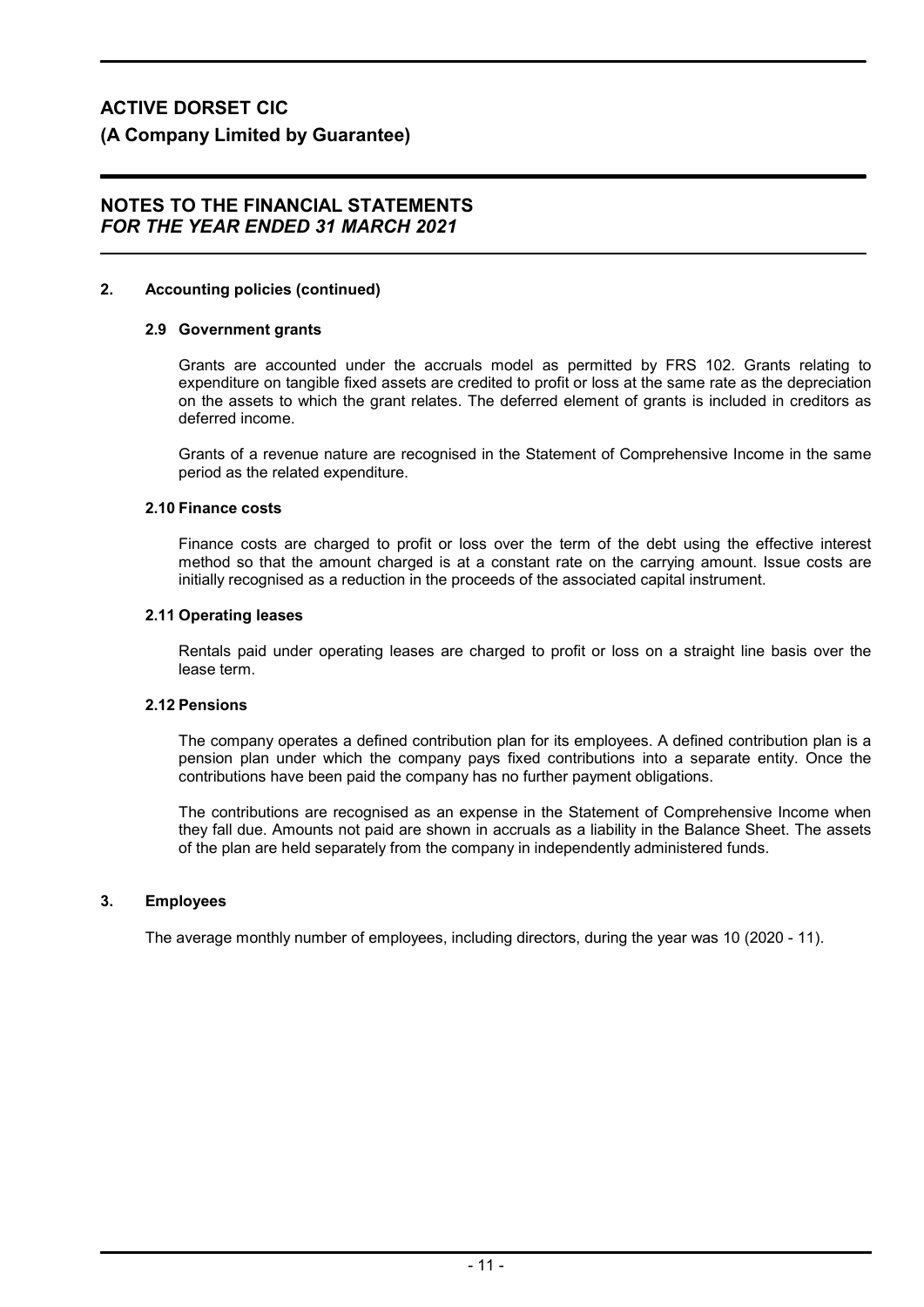# NOTES TO THE FINANCIAL STATEMENTS FOR THE YEAR ENDED 31 MARCH 2021

# 4. Tangible fixed assets

 $5.$ 

|    |                                     | <b>Office</b><br>equipment<br>£ | Velodrome<br>bikes<br>£ | <b>Total</b><br>£ |
|----|-------------------------------------|---------------------------------|-------------------------|-------------------|
|    | Cost                                |                                 |                         |                   |
|    | At 1 April 2020                     | 22,511                          | 32,956                  | 55,467            |
|    | Additions                           | 7,041                           |                         | 7,041             |
|    | At 31 March 2021                    | 29,552                          | 32,956                  | 62,508            |
|    | <b>Depreciation</b>                 |                                 |                         |                   |
|    | At 1 April 2020                     | 10,487                          | 32,956                  | 43,443            |
|    | Charge for the year on owned assets | 6,478                           |                         | 6,478             |
|    | At 31 March 2021                    | 16,965                          | 32,956                  | 49,921            |
|    | Net book value                      |                                 |                         |                   |
|    | At 31 March 2021                    | 12,587                          |                         | 12,587            |
|    | At 31 March 2020                    | 12,024                          |                         | 12,024            |
| 5. | <b>Debtors</b>                      |                                 |                         |                   |
|    |                                     |                                 | 2021<br>£               | 2020<br>£         |
|    | Trade debtors                       |                                 | 3,000                   | 3,600             |
|    | Other debtors                       |                                 | 31,232                  | 46,424            |
|    | Prepayments and accrued income      |                                 | 308,023                 | 190,746           |
|    |                                     |                                 | 342,255                 | 240,770           |
| 6. | <b>Cash and cash equivalents</b>    |                                 |                         |                   |

|                          | 2021    | 2020<br>£ |
|--------------------------|---------|-----------|
| Cash at bank and in hand | 312,246 | 219,718   |